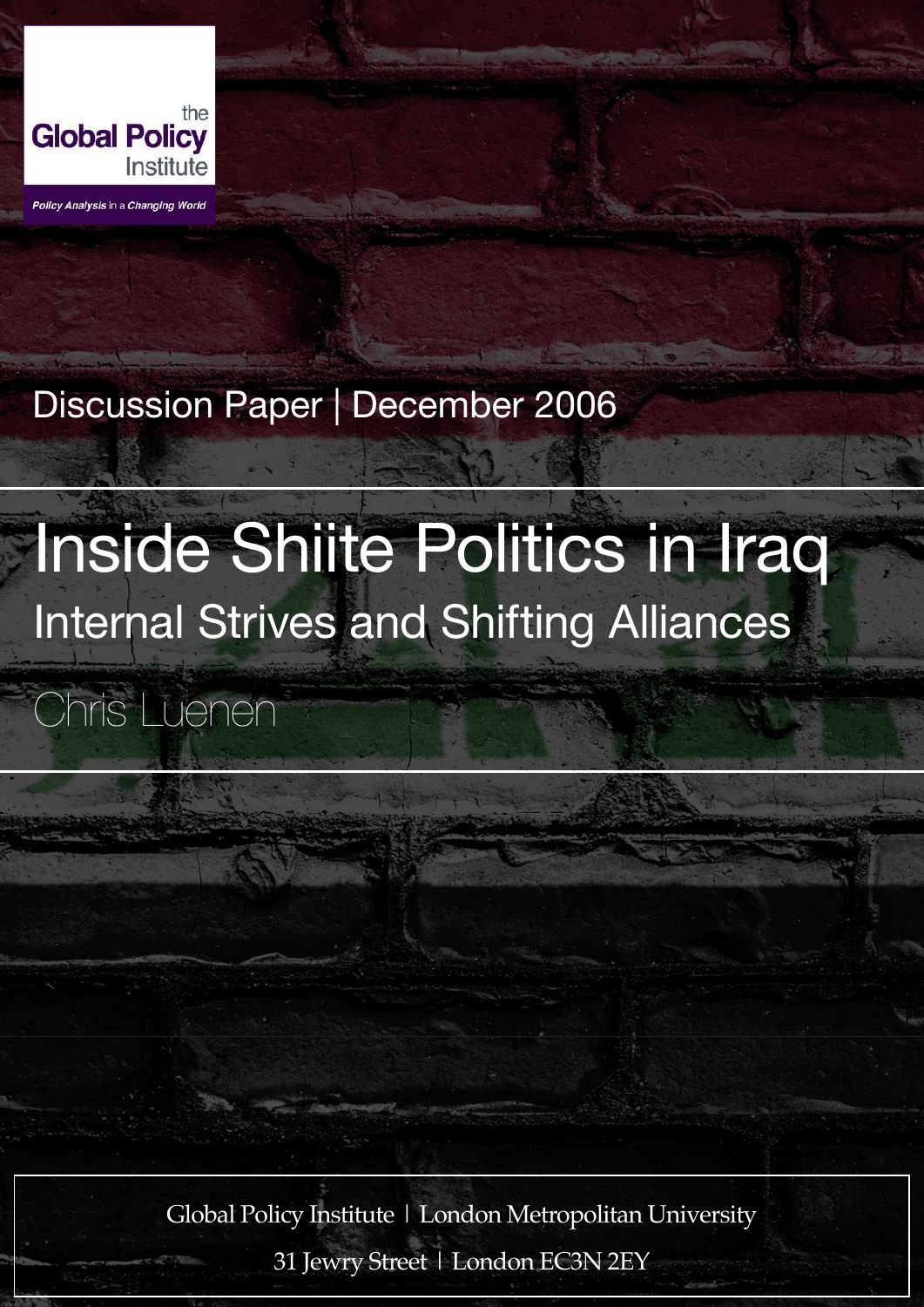# Introduction

The overthrow of Saddam Hussein and the subsequent dismantling of the Ba'ath regime and security apparatus have not only empowered the long oppressed Shi'a majority of the country, it has also created a dangerous security vacuum that has been filled by various sectarian militias and foreign jihadi Salafis. Today, Iraq is at the verge of a bloody civil war, in which Arabs, Turkomen and Kurds quarrel over Kirkuk; Sunni and Shi'a Iraqis quarrel over control of mixed neighbourhoods in Baghdad and elsewhere; home grown Sunni Islamist militias, tribal chiefs and former Ba'athis fight against the US troops and the weak central government; and foreign jihadi groups fight against US forces and the Iraqi government as well as the Shiites.

One conflict, however, that has not featuredprominently in the coverage of the global news media, but which will as much determine the fate of Iraq and its future political outlook is that between quarrelling Shi'iite factions themselves. This conflict will surface even more if the new federalism bill that was passed in mid-October 2006 and is, in principal, already enshrined in the new Iraqi constitution is put into practice.

Since the 2003 war, the Shi'a political landscape in Iraq has been dominated by four main groups, which for the sake of consolidating the Shi'a's new influence over the country's political future, have so far chosen to cooperate under the umbrella of the United Iraqi Alliance (UIA), the strong Shi'a block that emerged victorious out of the 2005 elections.

The four groups are: Grand Ayatollah Ali al-Sistani and the traditional ulama of the Hawza; The Supreme Council for the Islamic Revolution in Iraq (SCIRI) and its Badr Organisation; the al-Da'wa Party headed by Ibrahim al-Ja'afari; and Muqtada al-Sadr and his Mahdi Army (also referred to as the Sadrists). Furthermore, there is also the Fadila

Party, a break away group from the Mahdi army that is particularly strong in Basra, and although not having a strong impact on national politics will be a very important player to keep in mind for the power struggle unfolding in the Shi'a dominated south.

There are other smaller groups such as the Khoi Foundation, the Iraqi Islamic Amal and the Iraqi Hezbollah – for the main political power struggle at hand in Baghdad, however, they are less important.

# Grand Ayatollah Ali al-Sistani and the quietist tradition

Since the overthrow of Saddam Hussayn in 2003, Grand Ayatollah Ali al-Sistani, the most widely respected Shi'a cleric today, has become a key player on Iraq's political scene, albeit more as a powerful advisor, whose voice can not be neglected, than as the de facto political leader of the entire Shi'a community. Nonetheless, al-Sistani effectively has a veto on all main political decisions taken by all the various Shiite factions.

Al-Sistani's position on politics is a rather pragmatic one. Although his aim has clearly been to empower the voice of the Shi'a and promote Shi'a identity and interests in Iraq's evolving political system, he has also shunned open sectarian politics, calling for a united and nationally self-conscious Iraq to emerge.

Al-Sistani has realised that in a country as divided as Iraq, but with a sizeable Shi'a majority, Shi'a interests can best be served, not by an Iranian style Islamic revolution which has as much failed to transcend sectarian politics than the secular ideologies of communism and Arab nationalism, but by promoting democratic politics based on 'one man one vote'.

This, he hopes, will not only allow the Shi'a to gain international recognition and legitimacy in the eyes of the international community (most notably the US) and bring the Shi'a to power in Iraq simply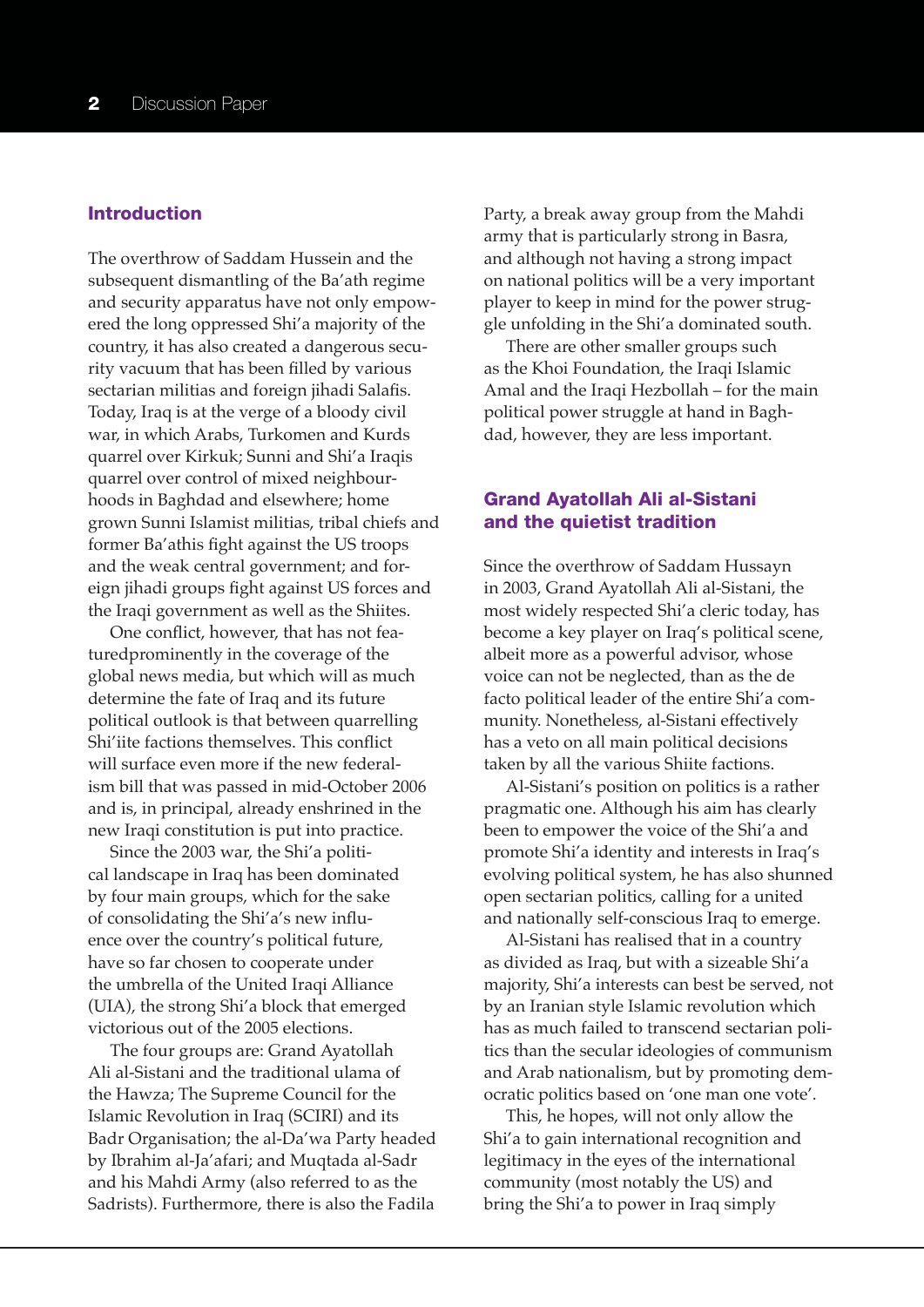as a result of their majority status, but also help Shi'a communities throughout the region in their quest for more political legitimacy, rights and leverage.

Since the US invasion of Iraq, al-Sistani has acted as a moderating voice and encouraged his followers through various fatwas (religious rulings) to embrace democratic values, the creation of a strong and united constitutional government, not to fight the US troops within the country, and not to respond to the emerging sectarian violence against the Shi'a – in the hope of shaping Iraq's future through the ballot box.

Furthermore, al-Sistani is from the old school. As a student and follower of the famous Iranian Grand Ayatollah 'Abd al-Qasim al-Khoi, who, before his death in 1992, appointed him his successor as leader of the Hawza, al –Sistani is an adherent of the quietist tradition in Shi'a jurisprudence and an ardent opponent of Ayatollah Khomeini and his model of "guardianship of the Islamic jurist" (wilayat-al-faqih). The quietist school has held that in the absence of the 12th Imam, Imam Mahdi, who will return in the end days to deliver the 'believers' from all injustice, there can be no perfect form of governance and no truly Islamic one either, thus co-existence with any form of government or political orders is acceptable, as long as it is broadly just.

Al-Sistani's positions on politics and the future of Iraq have to be understood in this context. For him, a faqih is predominantly a teacher and religious guide that should safeguard the religious message and societal cohesion and stay away from direct involvement in political affairs. This is not to say, however, that al-Sistani has not tried to influence political developments in Iraq behind the scenes, but rather, that he does not see the rulership of the faqih as an Islamic obligation.

Only recently, al-Sistani has even issued a statement announcing his complete withdrawal from the political scene, stating

that from now on he would only address questions of a religious nature. This move seems to be a direct result of the developments within the Shi'a fold itself, and reflects his frustration over the fact that his advice has increasingly been neglected.

#### Al-Da'wa's vanishing importance

The Islamic al-Da'wa party is the oldest Shi'a Islamist party in Iraq. It was founded in the late 1950's by Muhammad Baqir al-Sadr with the aim of countering secularism's growing influence in Iraq in the form of communism, socialism and nationalism. Al-Da'wa was particularly active throughout the 1970s and 1980s, trying to agitate and overthrow the Ba'ath regime.

Although supporting Ayatollah Khomeini, who temporarily resided in Najjaf after being expelled by the former Shah from his native Iran, and his ambition to topple the Shah and establish an Islamic state in Iran, Baqir al-Sadr also had reservations about Ayatollah Khomeini's model of wilayatal-faqih, espousing the alternative model of wilayat-al-ummah (guardianship of the community), a concept that comes close to advocating an Islamic form of democracy. The four principles of governance al-Sadr laid out in his work "Islamic Political System" also became the de facto political manifesto of al-Da'wa as a political party.

Al-Da'wa, as much as most Shiites at the time, at first, wholeheartedly supported the Iranian revolution and Ayatollah Khomeini's ambitions, regarding the revolution as a genuine manifestation of Shi'a interests, identity and a victory of 'true' Islam over atheist and secular forces. As a result, Shiites throughout the region turned to Tehran for help and support against the oppressive regimes under which they lived, hoping that the influence and power of Khomeini could help them to improve their political situation.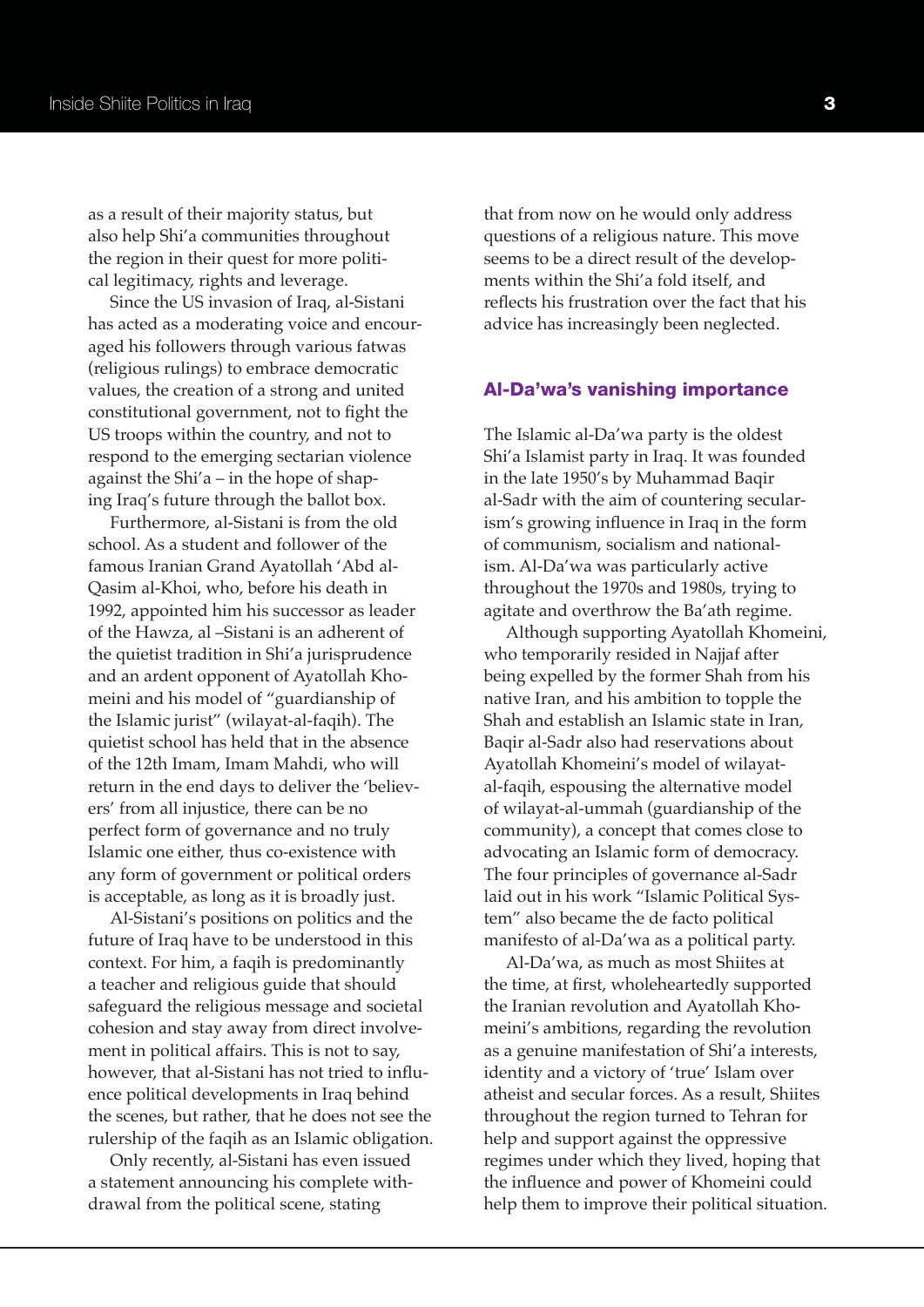However, these first reactions were based more on a general sentiment of hope and religious piety, and on the growing influence of Political Islam in general, than on a genuine theological acknowledgement and embracing of the concept of wilayat-al-faqih.

The theological and political differences within the Shi'a community only became apparent in the years following Saddam Hussein's proscription of al-Da'wa, when al-Da'wa members fled to Iran to avoid persecution. After the murder of al-Sadr and his sister by Saddam Hussein, many within the party wanted to align themselves closer to the Iranian regime and pledged allegiance to Ayatollah Khomeini's successor Ayatollah Ali Khamenei as well as to the concept of wilayat-al-faqih, breaking with al-Da'wa's official position.

Internal disagreements on this matter were not only a reason for the creation, in Iran, of the Supreme Council for Islamic Revolution (SCIRI – see next section) by Muhammad Baqir al-Hakim, formerly part of al-Da'wa, and once a staunch supporter of wilayat-alfaqih, but also led many influential al-Da'wa members to leave Iran for London in order to safeguard their independence from the Iranian influence. Ibrahim al-Ja'afari was one of those who left for London, and it was this London branch of al-Da'wa that became representative of al-Da'wa as a whole after the 2003 invasion of Iraq. However, the London branch continued to uphold Baqir al-Sadr's model of governance that, although granting the ulama an important advisory function, has been based on the idea that technocrats, elected by the people, should lead the government and refused to embrace the Iranian model. This led many former al-Da'wa members to join SCIRI instead.

Thus, it is wrong to assume that al-Jaafari and Nouri al-Maliki have particularly close ties to the Iranian regime, as has so often been claimed. Although acknowledging that Iran is a regional power that can not be ignored

in the quest for stabilising Iraq, and whose influence and interests have to be considered, al-Da'wa is far more independent and less beholden to Iran than SCIRI is, for example.

Although al-Da'wa used to be the most widely respected Shi'a Islamist party amongst Shiites in Iraq, its influence has significantly weakened as a result of its close association with the Iraqi government and its failure to deliver security and basic services under the premiership of al-Ja'afari. With the absence of its own militia, al-Da'wa has placed all its hope and energy in the political process, whose failure has also led to al-Da'wa's vanishing influence, at least compared to its past prominence.

### SCIRI and Abdul Aziz al-Hakim

While SCIRI was, as mentioned above, established by influential al-Da'wa exiles, it was created in Iran in 1982, in the heat of the Iran-Iraq war, and is thus very much an Iranian creation. SCIRI's military wing, the Badr Organisation (formerly Badr Brigades), has been trained and equipped with weapons by the notorious Iranian Pasdaran and is almost certainly the most professional and disciplined Shiite militia in Iraq today.

Similar to Hezbollah in Lebanon, SCIRI was intended to export the Islamic revolution of Iran abroad. During the Iran-Iraq war, the Iranian government hoped that SCIRI would once come to form the future Iraqi government in case Iran would win the war and oust Saddam Hussayn. This also explains the extensive support that SCIRI has received from the Iranian leadership up until this day.

SCIRI's founder and leader until his death in 2003, Muhammad Baqir al-Hakim, had been heavily criticised by other Iraqi exiles, particularly those al-Da'wa members that left Iran for London, for being a mere vassal of Iranian interests. However, this criticism did not extend to Iraq, where ordinary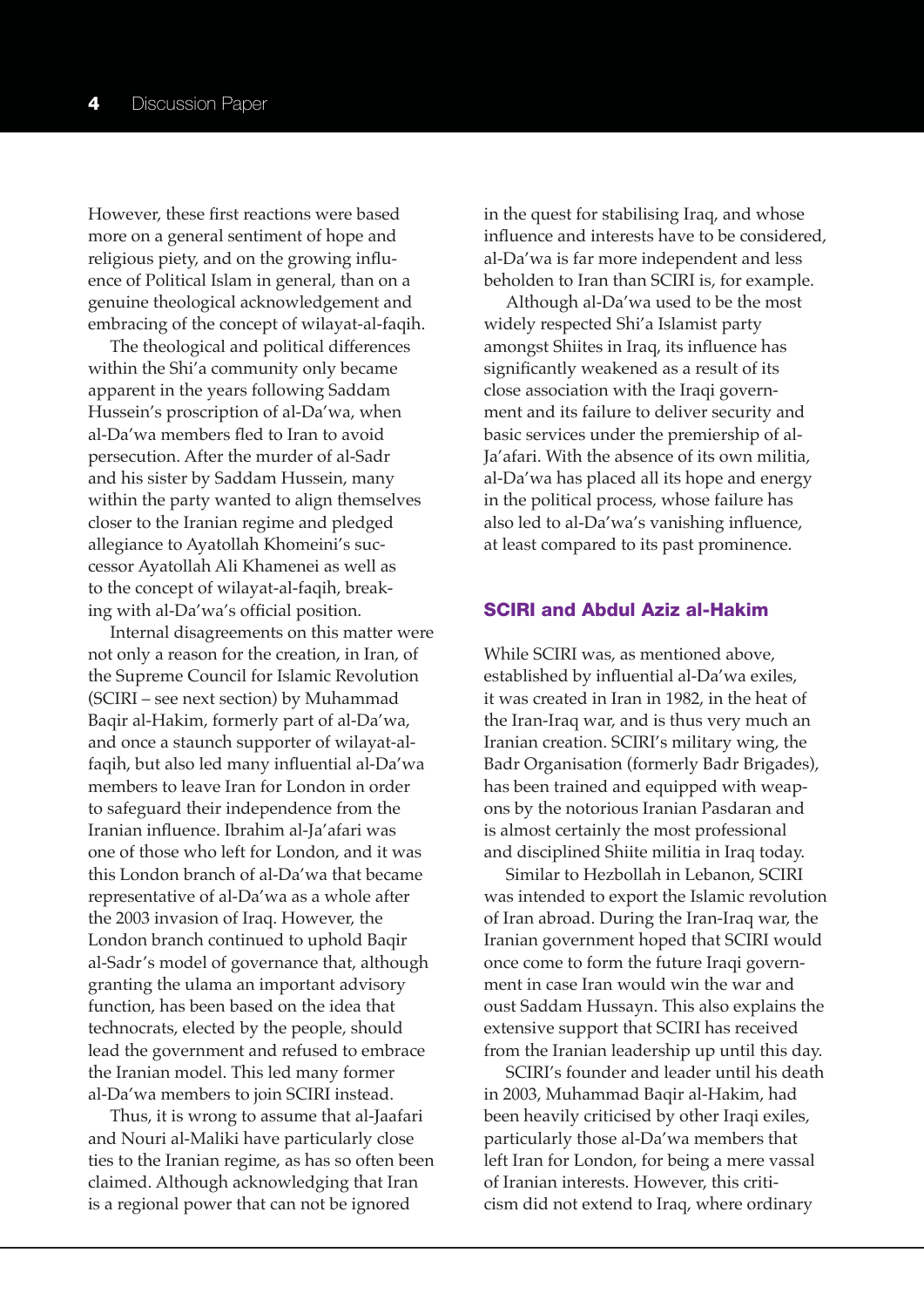Iraqis did not know of these accusations.

Despite this criticism by some Iraqi exiles, when al-Hakim returned to Iraq after the overthrow of Saddam Hussein, he was received with open arms and massive celebrations. As relatives of the much revered Muhsin al-Hakim, the sole source of emulation (marja al-taqlid) for all Shiites from 1961 until his death in 1970, and one of the few Iraqi Shi'ite ulama of hundred percent Arab origin, the Hakim family has enjoyed a high standing amongst Iraqi Shiites.

In the few months Muhammad Baqir lived in Iraq before he was killed by a car bomb outside the Imam Ali mosque in Najjaf, he gave various sermons and speeches in which he repeatedly called for a united and democratic Iraq to emerge, at least publicly turning away from his previous support for Iran. Although virtually no Shiite would explicitly renounce the model of wilayat al-faqih in public, the public embrace of democratic values signals either a re-orientation towards the quietist tradition, or the embrace of al-Sadr's model of wilayat alumma. This u-turn in his position might also be one of the reasons for his assassination.

Al-Hakim and thus SCIRI, al-Da'wa and al-Sistani came to represent and speak with one united and relatively moderate voice. The death of al-Hakim changed all this and gave way to an increasing power struggle within the Shi'a fold itself, as a result of which al-Sadr and his Mahdi Army could emerge as political heavyweights.

Al-Hakim's brother, Abdul Aziz al-Hakim, the former head of the Badr Brigades and today's leader of SCIRI, has shown much less backbone than his brother and has led SCIRI in the opposite direction, re-establishing closer ties to his Iranian sponsors and often opposing al-Da'wa's and al-Sistani's political lines.

Although becoming closely associated with a pro-US stance and one of the US's closest allies in Iraq in the immediate aftermath of the war, Abdul Aziz al-Hakim has never

made a secret of his closeness to the Iranian leadership and Ayatollah Ali Khamenei, making it very clear where his true loyalties lie. Realities, particularly in Basra today, where SCIRI has wielded significant influence and where Iranian agents are particularly active, more and more resemble those of an Islamic state modelled after the Republic of Iran.

#### The Mahdi Army

The last, but one of the most important actors in the Shi'a power struggle is Muqtada al-Sadr, the proclaimed leader of the Mahdi Army, who has gained much prominence since the beginning of the US occupation. A virtual nobody in the run up to the Iraq war, he has managed to improve his standing and power significantly, although lacking religious credentials.

His main power base has been the large Shi'a slum in Baghdad, Sadr City. More recently however, increasing numbers of Shiites in the South are looking to the Mahdi Army and al-Sadr for leadership. This is a result of his relentless anti-American and anti-occupation rhetoric, coupled with his claim to stand for a genuine Iraqi nationalism and opposed to any federal solution for Iraq. Al-Sadr has also played the Arabist, anti-Iranian card, trying to appeal to those Sunnis and pan-Arabist Shiites (especially former communists) that are critical of both, the Iranian roots of most of the Shiite clergy, such as al-Sistani, and the perceived threat stemming from Iran and its interference in the internal affairs of Iraq.

The constantly worsening sectarian violence has led many Shiites, who had previously supported rather moderate Shi'a parties such as al-Da'wa and the UIA dominated government, to withdrew their support and trust in the political process, and look for a strongman like al-Sadr, who offers them protection from Sunni violence and promises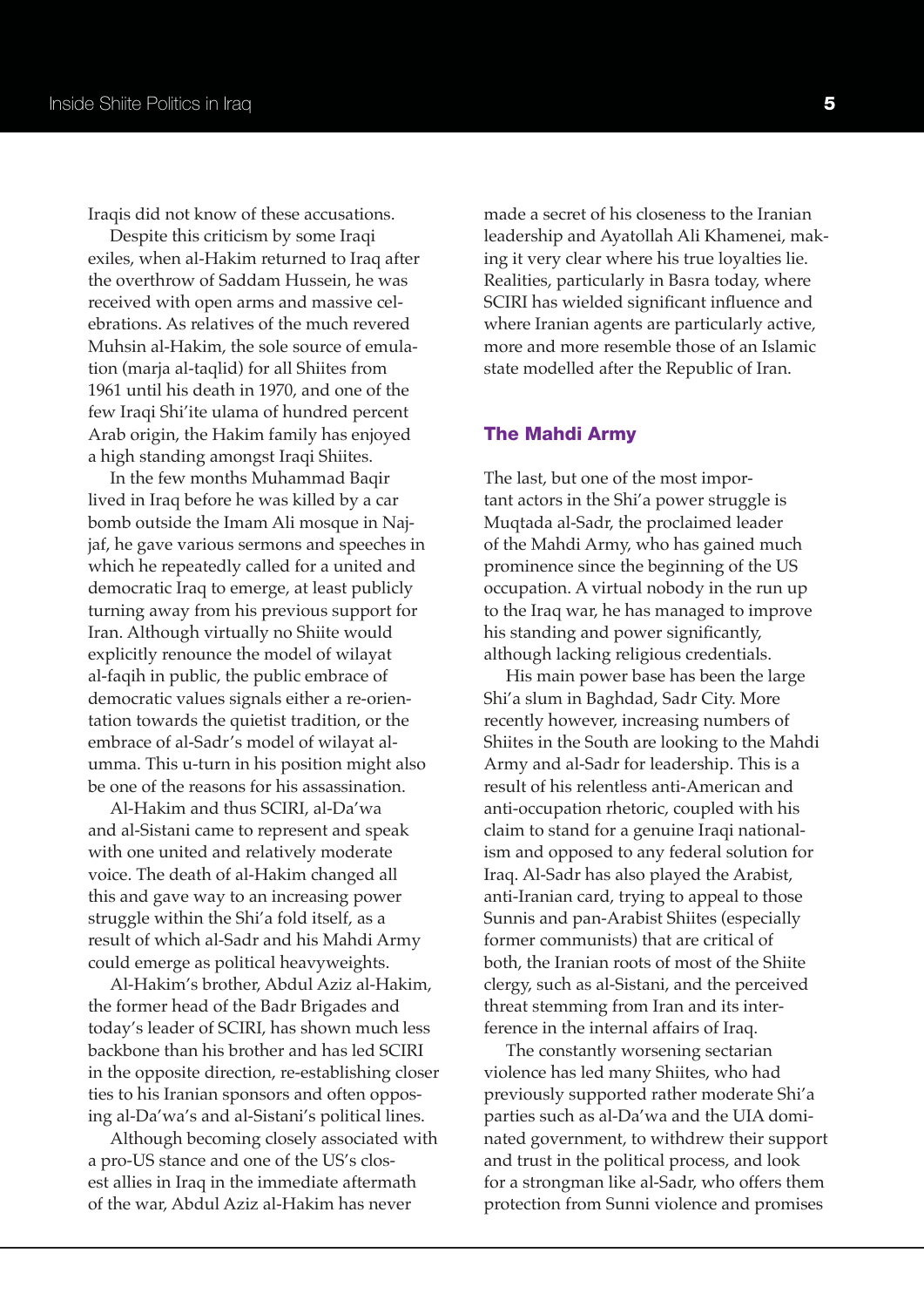retribution for any assault on them and their families. Followers of al-Sadr are widely held responsible for much of the random sectarian violence emanating from Shiite militias and for the ensuing violence in Iraq in general.

Unlike SCIRI, however, which is known to draw its support mainly from more wealthy tribal leaders, merchants and clerical cadres, al-Sadr is regarded a man of the poor and disenfranchised. He has taken on the vast social network of his father, Muhammad Sadiq al-Sadr, which significantly helped him consolidate his influence. The problem with al-Sadr, although it seems that he is gaining more influence by the day, is that he rather represents a figurehead of a trend, social class and widespread sentiment, than actually being in charge of his so called followers.

While a great deal of violence is being committed in al-Sadr's name, he claims that he has no influence over, or knowledge of, it. He also once stated in an interview that he was convinced that Iranian Pasdaran have infiltrated Iraq, committing atrocities in his name. Be that as it may, the overall economic situation, widespread poverty, frustration and the absence of security has led many urban poor, especially amongst the younger generations, to resort to violence and take law into their own hands.

The most important inter-Shiite rivalry is taking place, and fought out, between the Badr Organisation and the Mahdi Army, the latter trying to maintain the geographic integrity of the Iraqi state, albeit calling for the creation of an Islamic state on a national level, while SCIRI is favouring a federal solution for Iraq.

It has also been argued many times that al-Sadr is funded by Iran, but be that as it may, al-Sadr has proven continuously that he is pursuing his own agenda, particularly in the 2005 elections when he returned from Iran after a meeting with Ayatollah Khamenei and instead of supporting the SCIRI's representative for the post of Prime Minister, gave

his vote to the al-Da'wa party, with whom he had entered a strategic alliance to counter SCIRI's and Kurdish federal ambitions.

# The Federalism debate and Shi'a disunity

Today, SCIRI under Abdul Aziz al-Hakim is the most ardent proponent of an ethnic-sectarian federal system inside Iraq, advocating the emergence of a Shiite mini-state in the South, comprising the nine mainly Shiite southern provinces and hoping for political control over the oil rich region with Basra at its centre. SCIRI, alongside the Kurdish parties, was the main initiator of the federalism bill that was passed with only a slight majority in October 2006 and allows for the formation of semi-autonomous regions upon approval by the electorate through a referendum.

Particularly, as a result of the Samarra shrine bombings, a federal solution to the Iraq crisis has become increasingly feasible, although there are many problems connected to it. SCIRI's ambition to create a more or less independent Shiite mini-state in the South, much like the Kurdish region in the North, however, is not the only conception of how federalism could look like in practice.

According to Reidar Visser of the Norwegian Institute of International Studies, especially the Fadila Party, backed by some tribal elders in the three provinces of Basra, Dhi Qar and Maysan, has favoured the much older idea of a federal entity comprised only of the three oil rich southern provinces, while excluding Karbala, Najaf and the other four southern governorates. Even some break away al-Da'wa representatives in the South have warmed up to this notion of a federal system for Iraq.

Clashes between the Mahdi Army and the Badr Brigades in southern cities have become more frequent and intense over recent months and reflect an overall trend towards increas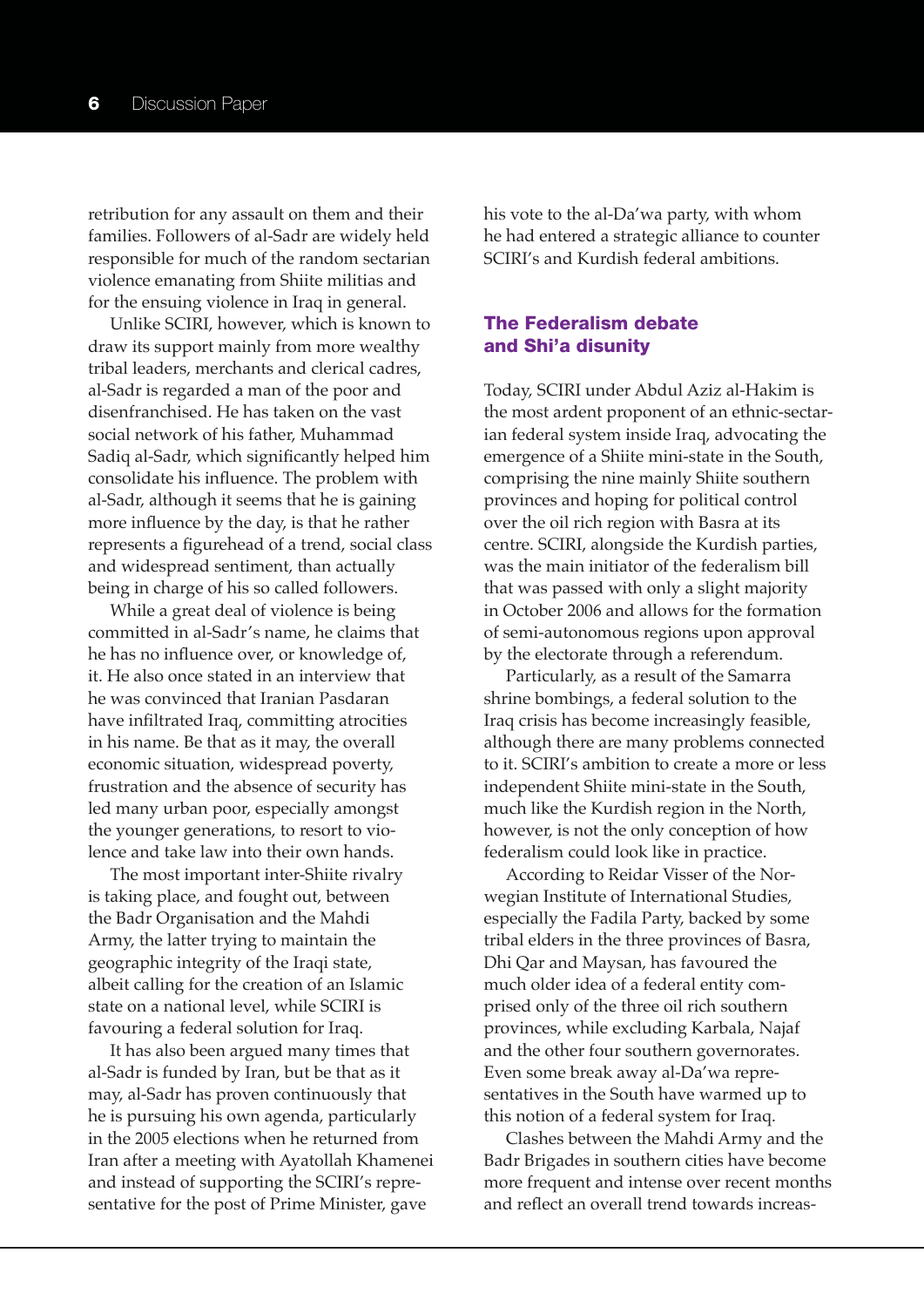ing power struggles within the Shi'a fold itself, a fact that has so often been neglected.

What one can witness in the Shiite south today, is representative of this overall disunity. This is not only visible in the older debates between al-Da'wa and SCIRI about the role of the ulama in politics, and more recently about the issue of federalism, but also in SCIRI's and Fadila's differences over the preferred model of federalism, SCIRI's and al-Sadr's clashes over a federal versus a united Iraq as well as over SCIRI's loyalty towards Iran and tribal leaders' struggle over influence, power and resources.

If the federalism bill that was adopted by the Iraqi parliament comes into effect in 2008, or even earlier, one might wonder how many federal entities will emerge in the divided Shiite South, how the various stakeholders in this debate, particularly the US and Iran will try to influence the outcome, and what levels the already unfolding violence between quarrelling Shiite factions will reach.

The question remains, however, where al-Da'wa and al-Maliki stand in all this and whether the recent decision by al-Sadr representatives to boycott the government in face of al-Maliki's meeting with George W. Bush in Jordan has ultimately undermined this obscure pro-nationalist alliance. The main issue is thus, whether al-Da'wa and other pro-national elements will align themselves closer to SCIRI and its federal model in order to safeguard the fragile Shiite unity on the national level, and focus on stability in the Shiite-dominated south, or whether these untenable conditions will persist even in light of the increasing US pressure on the Maliki government.